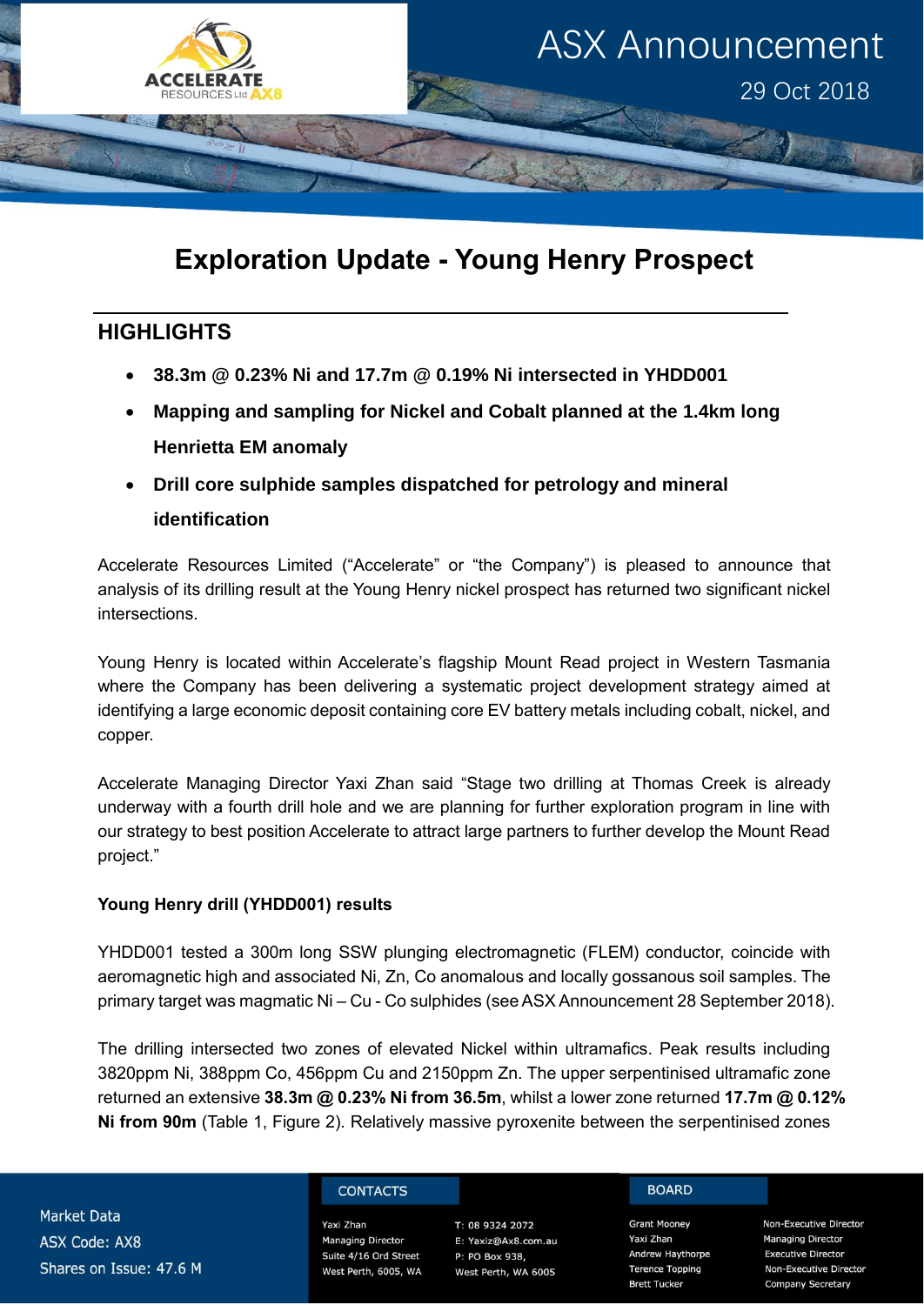

was low in Ni, reaching 0.02%. A 14.3m zone of quartz – carbonate – pyrite veining within shale beneath the ultramafics was generally not metal anomalous, but returned weakly elevated Ni (~900ppm) from 114 to 116m. This interval contained local patches of pervasive silica – pyrite and semi-massive pyrite to 20cm.



Figure 1: Location of Young Henry and Henrietta airborne electromagnetic (VTEM) anomalies over aeromagnetics.

The drilling intersected two zones of elevated Nickel within ultramafics. Peak results including 3820ppm Ni, 388ppm Co, 456ppm Cu and 2150ppm Zn. The upper serpentinised ultramafic zone returned an extensive **38.3m @ 0.23% Ni from 36.5m**, whilst a lower zone returned **17.7m @ 0.12% Ni from 90m** (Table 1, Figure 2). Relatively massive pyroxenite between the serpentinised zones was low in Ni, reaching 0.02%. A 14.3m zone of quartz – carbonate – pyrite veining within shale beneath the ultramafics was generally not metal anomalous, but returned weakly elevated Ni (~900ppm) from 114 to 116m. This interval contained local patches of pervasive silica – pyrite and semi-massive pyrite to 20cm.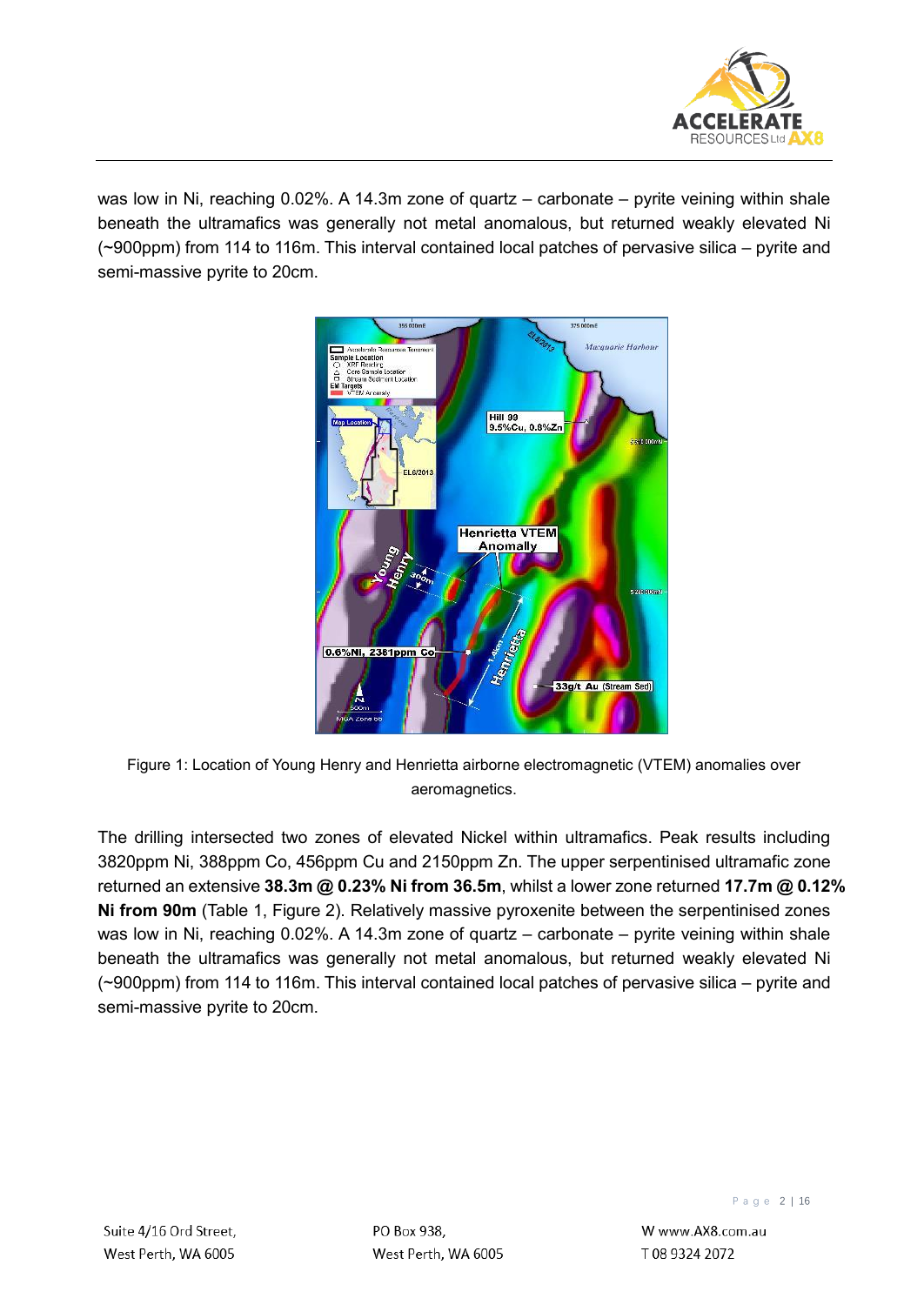



Figure 2: Drill Hole YHDD001 cross section (Young Henry) illustrating significant Ni intersections, down hole geology and traces for various elements.

|                    | <b>From</b> |        | <b>Interval</b> |      | Co  |
|--------------------|-------------|--------|-----------------|------|-----|
| <b>Description</b> | (m)         | To (m) | (m)             | Ni%  | ppm |
| Upper              |             |        |                 |      |     |
| Serpentinite       | 36.50       | 74.80  | 38.30           | 0.23 | 142 |
| including          | 42.00       | 54.00  | 12.00           | 0.29 | 80  |
| including          | 69.40       | 71.70  | 2.30            | 0.13 | 79  |
| Pyroxenite         | 74.80       | 90.00  | 15.20           | 0.02 | 49  |
| Lower              |             |        |                 |      |     |
| Serpentinite       | 90.00       | 107.70 | 17.70           | 0.19 | 88  |
| Footwall quartz    |             |        |                 |      |     |
| pyrite veined      |             |        |                 |      |     |
| Sediments          | 107.70      | 122.00 | 14.30           | 0.02 | 31  |

| Table 1: Significant intersection and relevant zone weighted averages from drill hole YHDD001 |  |
|-----------------------------------------------------------------------------------------------|--|
| (0.1% Ni cutoff grade)                                                                        |  |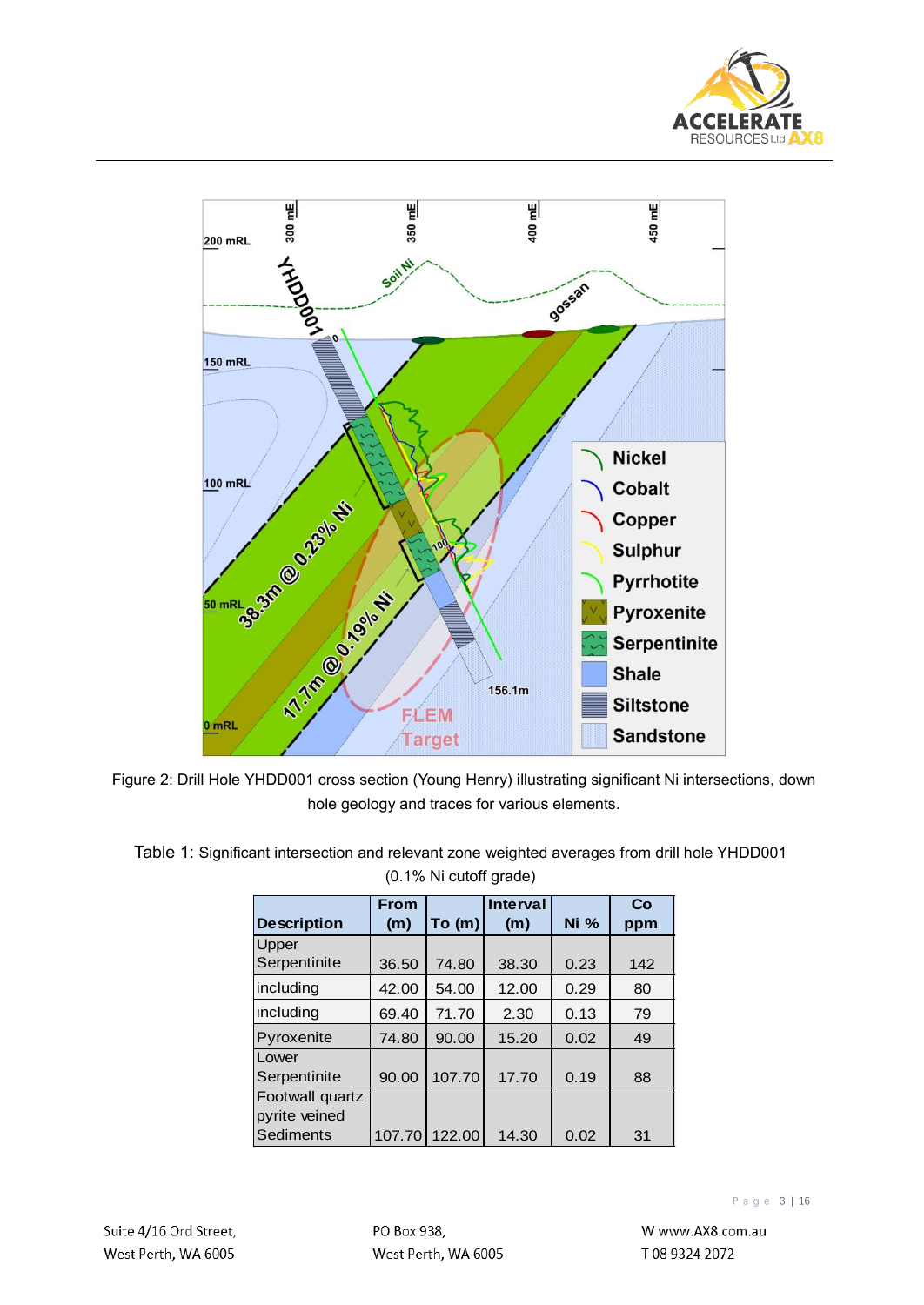

#### Table 2: YHDD Collar Details

| Hole ID | East MGA94<br>Zone 55 | North MGA94  <br>Zone 55 | RL <sub>m</sub> | Azimuth | Dip | HO <sub>m</sub> | NQ <sub>m</sub> | <b>EOH</b> |
|---------|-----------------------|--------------------------|-----------------|---------|-----|-----------------|-----------------|------------|
| YHDD001 | 368465                | 5304278                  | 171             | 115     | -65 | 96.8            | 59.3            | 156.1      |

Two zones with magmatic Nickel sulphide potential were identified at the base of both serpentinised ultramafic's intersected. These zones bear the strongest sulphide mineralisation within ultramafic. Peaks in Ni and S analyses down hole are coincident with pyrrhotite occurrence within these zones, whereas the general correlation between stronger serpentinisation and elevated Ni higher in the upper ultramafic intersection is not supported by significant sulphide occurrence or S analysis (Figure 2). Notably common pyrite within silica – carbonate veins and as disseminations further down hole in shale and siltstone is reflected by elevated S analyses, but pyrrhotite is not present. Further support for magmatic sulphide occurrence is Niton XRF analysis of pyrrhotite veining returning up to 1.88% Ni (also including 0.65% Cu and 0.16% Co) suggesting that Ni sulphide (possibly pentlandite) is present. XRD mineral identification and polished thin section petrography are underway to determine the nature of these sulphides.

#### **Summary and future plan**

The identified potential for magmatic  $Ni - Cu - Co$  sulphide deposits in the area is particularly encouraging given that an untested 1.4km strike length of stronger VTEM anomalies, coincident with ultramafic rock, lies less than 1km east at the Henrietta Prospect (Figure 1).

Assessment of this key target when field operations recommence will initially include geological mapping, stream sediment sampling, gridding, rock chip and soil sampling, prior to ground electromagnetic surveys to define drill targets.

**—ENDS—**

**For further information please contact Yaxi Zhan Managing Director**  E: [Yaxiz@AX8.com.au](mailto:Yaxiz@AX8.com.au) I P: +61 8 9324 2072 I W: [www.AX8.com.au](http://www.ax8.com.au/)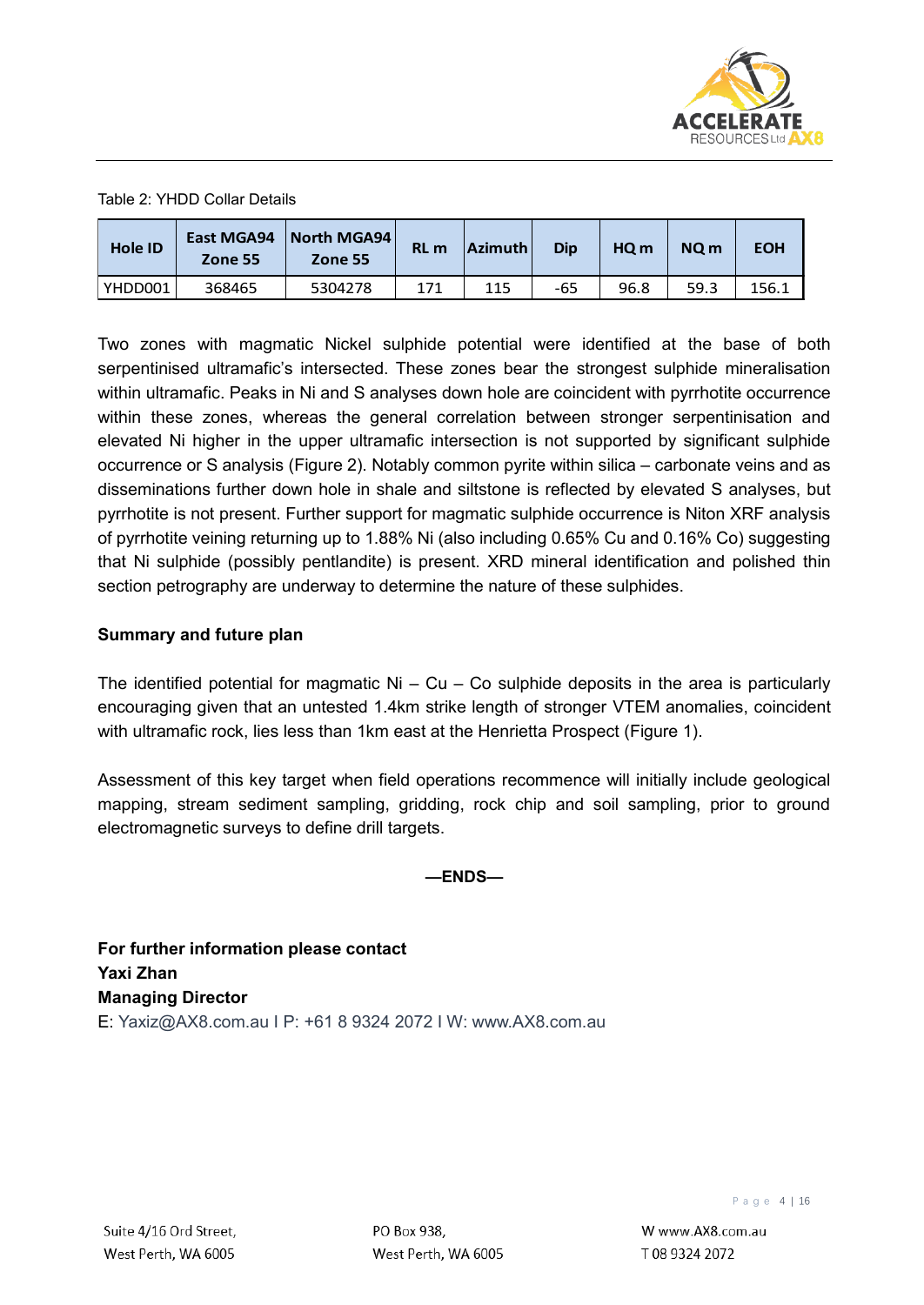

#### *Competent Person Statement:*

*Information in this release that relates to Exploration Results is based on information compiled by Mr Robert Reid, who is the Tasmanian Regional Exploration Manager for Accelerate Resources Limited and who is a Member of the Australian Institute of*  Geoscientists (AIG). Mr Reid has sufficient experience which is relevant to the style of mineralisation and type of deposit under *consideration and to the activity being undertaken to qualify as a Competent Person as defined in the 2012 Edition of the 'Australasian Code for Reporting of Exploration Results, Mineral Resources and Ore Reserves'. Mr Reid consents to the inclusion in this release of the matters based on his information in the form and context in which it appears.*

#### *Forward Looking Statements*

*Statements contained in this release, particularly those regarding possible or assumed future performance, costs, dividends, production levels or rates, prices, resources, reserves or potential growth of Accelerate Resources Limited, are, or may be, forward looking statements. Such statements relate to future events and expectations and, as such, involve known and unknown risks and uncertainties. Actual results and developments may differ materially from those expressed or implied by these forward-looking statements depending on a variety of factor*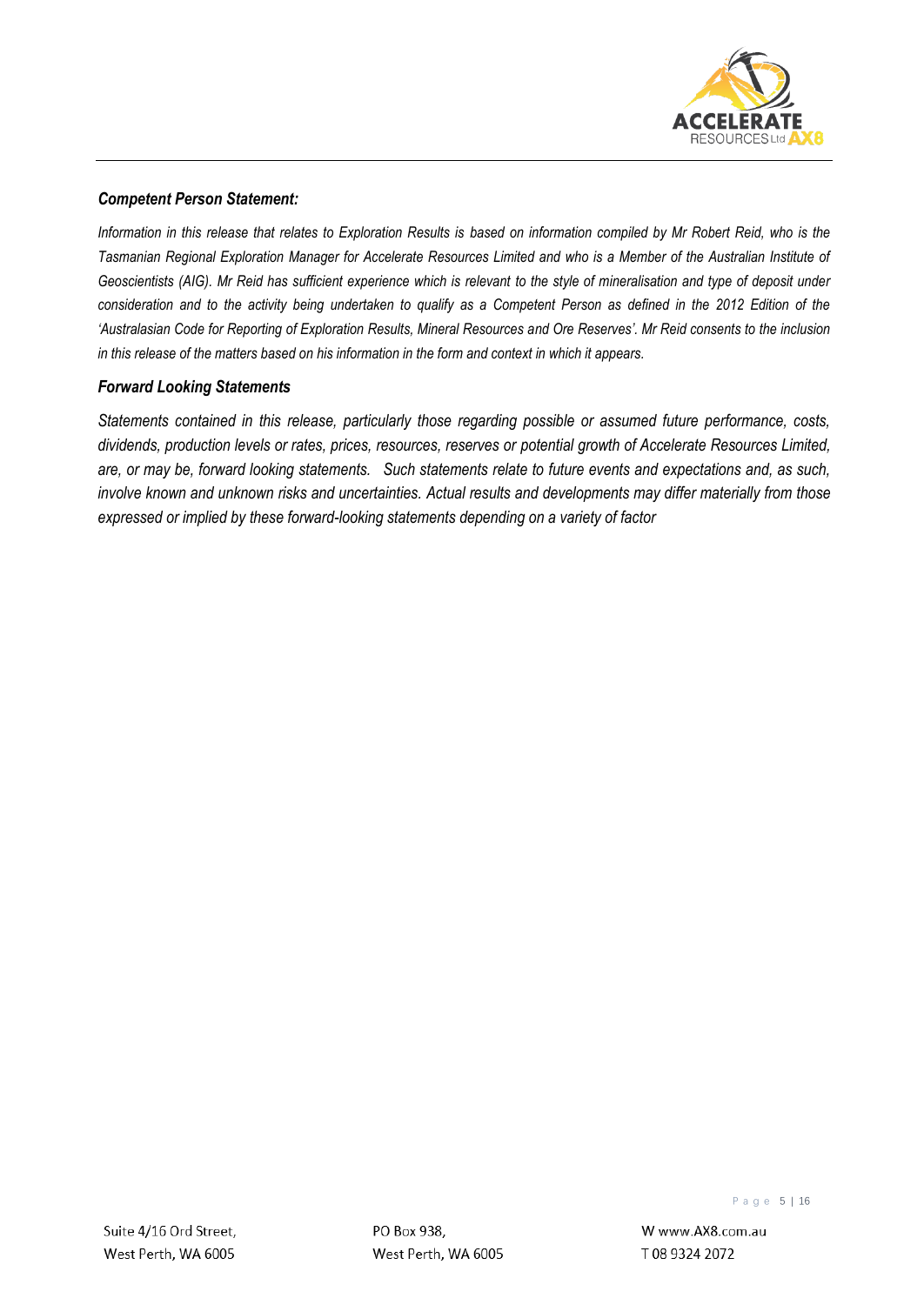

# **JORC Table 1**

## **JORC Code, 2012 Edition - TABLE 1 (Section 1: Sampling Techniques and Data)**

| <b>Criteria</b>            | <b>JORC</b> Code explanation                                                                                                                                                                                                                                 | <b>Commentary</b>                                                                                                                                                                                                                                                                                                    |
|----------------------------|--------------------------------------------------------------------------------------------------------------------------------------------------------------------------------------------------------------------------------------------------------------|----------------------------------------------------------------------------------------------------------------------------------------------------------------------------------------------------------------------------------------------------------------------------------------------------------------------|
| <b>Sampling techniques</b> | Nature and quality of sampling (eg cut<br>channels, random chips, or specific<br>specialised industry standard<br>measurement tools appropriate to the                                                                                                       | • HQ and NQ diamond core drilling undertaken using an<br>LF70 helicopter portable diamond drill rig. Recovered core<br>generally in 1.5m runs, placed into plastic core trays.                                                                                                                                       |
|                            | minerals under investigation, such as<br>down hole gamma sondes, or handheld<br>XRF instruments, etc). These examples<br>should not be taken as limiting the broad                                                                                           | HQ/NQ sized core from Hole YHDD001 was cut utilising<br>an Almonte Autosaw, with half core sampled at generally<br>1m intervals from 34.5m to 122m,                                                                                                                                                                  |
|                            | meaning of sampling.<br>Include reference to measures taken to<br>ensure sample representivity and the<br>appropriate calibration of any<br>measurement tools or systems used.<br>Aspects of the determination of<br>mineralisation that are Material to the | The samples from YHDD001 were submitted to<br>Independent certified laboratory ALS in Perth, for ore<br>grade gold, platinum and palladium analysis by Fire Assay<br>(30 gram charge) with ICP-MS finish (PGM-ICP23<br>method) and multi-element (48 element) analysis by 4-<br>acid digest, ICP-MS (ME-MS61 method) |
|                            | Public Report.<br>In cases where 'industry standard' work<br>has been done this would be relatively                                                                                                                                                          | Core is logged and recovery noted. Core orientation by a<br>combination of spear and Orishot core orientation tool.                                                                                                                                                                                                  |
|                            | simple (eg 'reverse circulation drilling<br>was used to obtain 1 m samples from<br>which 3 kg was pulverised to produce a                                                                                                                                    | Sulphide mineralisation as mentioned in the report is<br>based on visual appraisal and estimation of the core and<br>recorded in the drill log by the site geologist.                                                                                                                                                |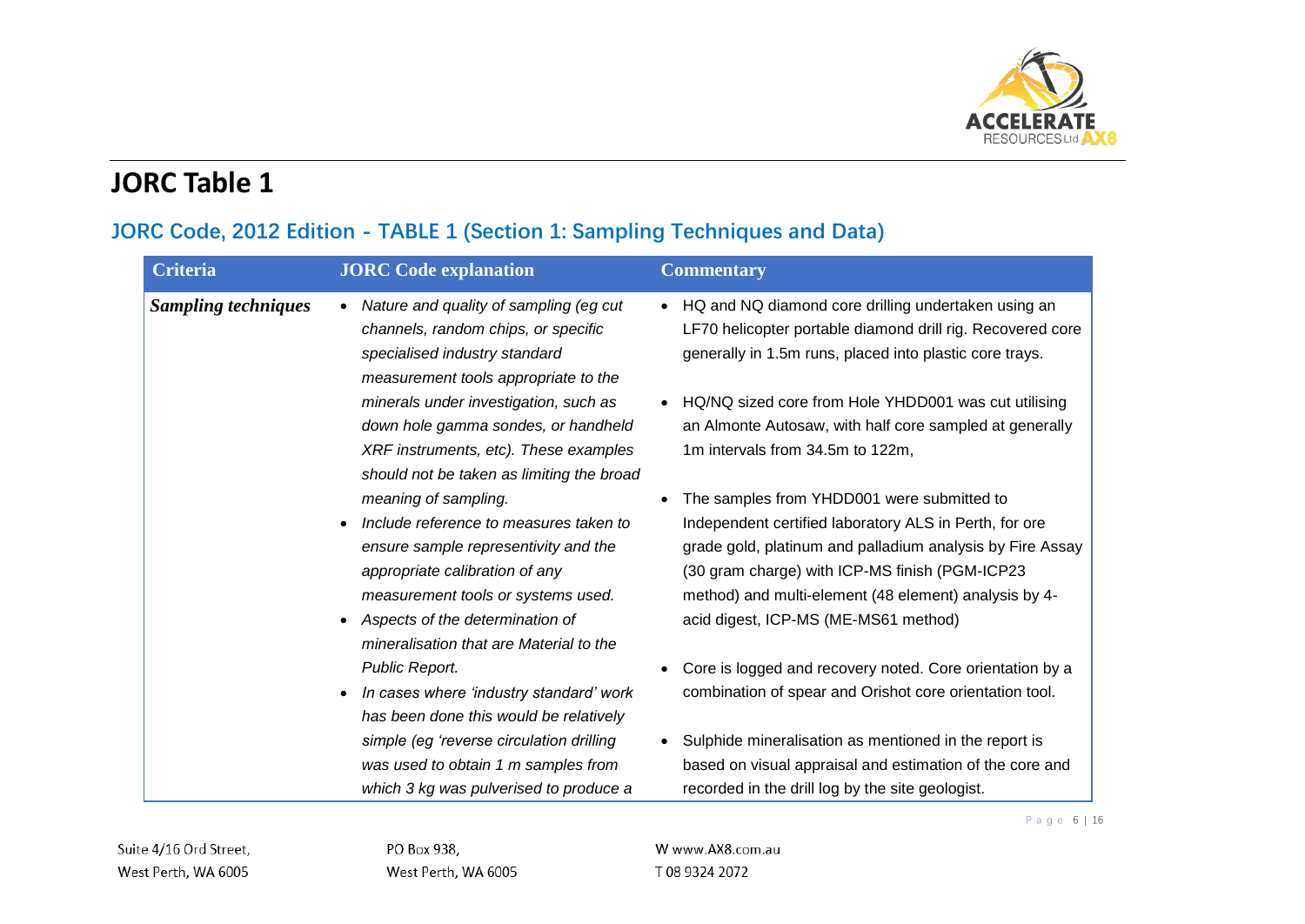

Page 7 | 16

| <b>Criteria</b>            | <b>JORC</b> Code explanation                                                                                                                                                                                                                                                                                                                                        | <b>Commentary</b>                                                                                                                                                                                                                                                                                                                                                                                                                                                                                             |
|----------------------------|---------------------------------------------------------------------------------------------------------------------------------------------------------------------------------------------------------------------------------------------------------------------------------------------------------------------------------------------------------------------|---------------------------------------------------------------------------------------------------------------------------------------------------------------------------------------------------------------------------------------------------------------------------------------------------------------------------------------------------------------------------------------------------------------------------------------------------------------------------------------------------------------|
|                            | 30 g charge for fire assay'). In other<br>cases more explanation may be<br>required, such as where there is coarse<br>Au that has inherent sampling problems.<br>Unusual commodities or mineralisation<br>types (eg submarine nodules) may<br>warrant disclosure of detailed<br>information.                                                                        |                                                                                                                                                                                                                                                                                                                                                                                                                                                                                                               |
| <b>Drilling techniques</b> | Drill type (eg core, reverse circulation,<br>$\bullet$<br>open-hole hammer, rotary air blast,<br>auger, Bangka, sonic, etc) and details<br>(eg core diameter, triple or standard<br>tube, depth of diamond tails, face-<br>sampling bit or other type, whether core<br>is oriented and if so, by what method,<br>$etc$ ).                                           | • HQ and NQ diamond core drilling from surface,<br>undertaken using an LF70 helicopter portable diamond<br>drill rig. HQ core from surface to 96.80m. NQ core from<br>96.80m to 156.20m EOH. Core is oriented by a<br>combination of spear and Orishot core orientation tool.                                                                                                                                                                                                                                 |
| Drill sample recovery      | Method of recording and assessing core<br>$\bullet$<br>and chip sample recoveries and results<br>assessed.<br>Measures taken to maximise sample<br>$\bullet$<br>recovery and ensure representative<br>nature of the samples.<br>Whether a relationship exists between<br>$\bullet$<br>sample recovery and grade and whether<br>sample bias may have occurred due to | Core recovery is calculated each run by the driller and<br>$\bullet$<br>verified by the onsite geologist during logging. Only minor<br>core loss was recorded with the recovery for the hole<br>averaging 95%<br>Sample recovery is checked by the site geologist. drilling<br>using a 1.5m barrel assists in the sample recovery.<br>No sample bias has been established. Based on the use<br>of diamond drilling and the high core recovery it is<br>assessed that no sample bias exists within the results |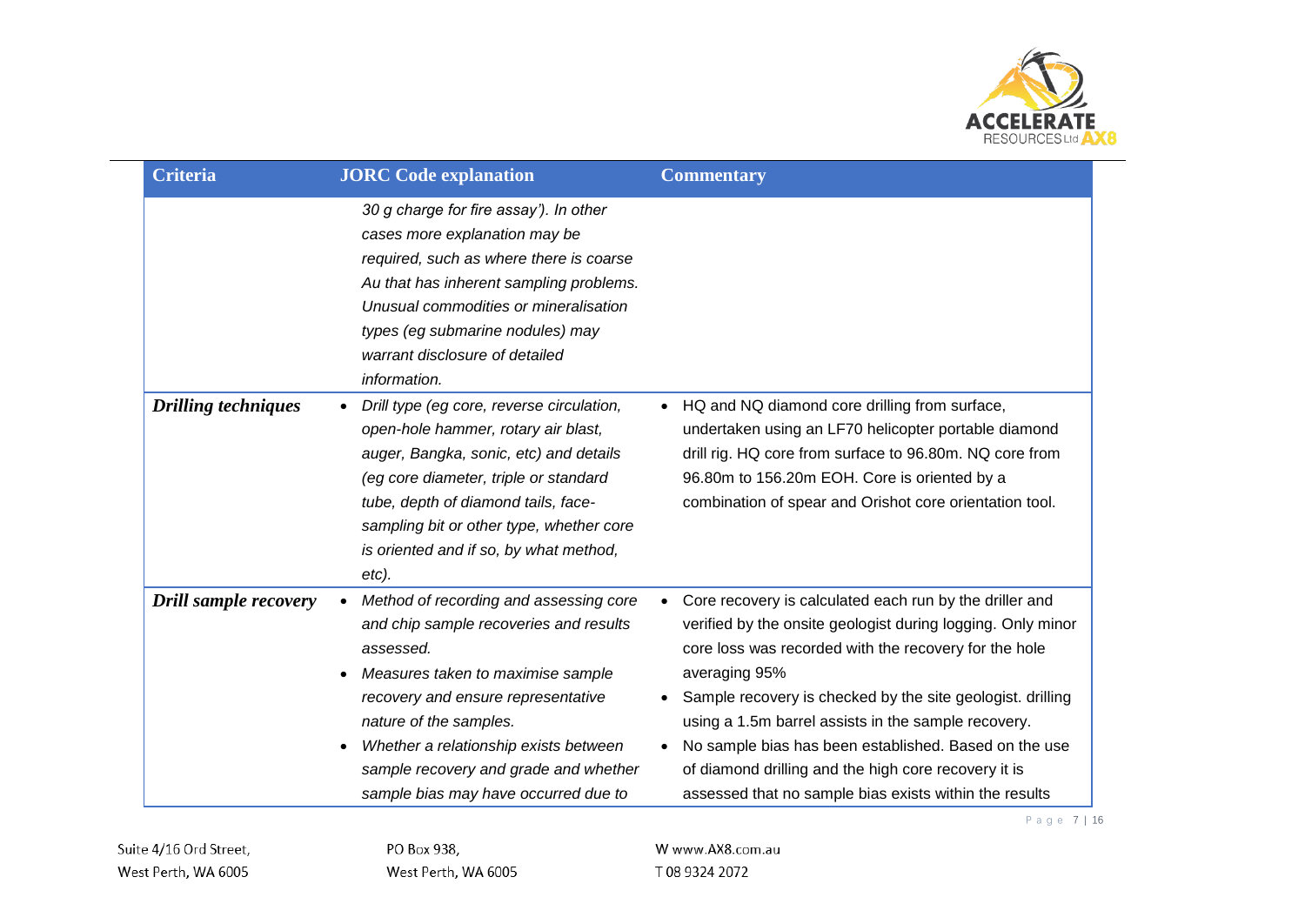

| <b>Criteria</b>                                                | <b>JORC</b> Code explanation                                                                                                                                                                                                                                                                                                                                                                                              | <b>Commentary</b>                                                                                                                                                                                                                                                                                                                                                                                                          |
|----------------------------------------------------------------|---------------------------------------------------------------------------------------------------------------------------------------------------------------------------------------------------------------------------------------------------------------------------------------------------------------------------------------------------------------------------------------------------------------------------|----------------------------------------------------------------------------------------------------------------------------------------------------------------------------------------------------------------------------------------------------------------------------------------------------------------------------------------------------------------------------------------------------------------------------|
|                                                                | preferential loss/gain of fine/coarse<br>material.                                                                                                                                                                                                                                                                                                                                                                        |                                                                                                                                                                                                                                                                                                                                                                                                                            |
| <b>Logging</b>                                                 | Whether core and chip samples have<br>$\bullet$<br>been geologically and geotechnically<br>logged to a level of detail to support<br>appropriate Mineral Resource<br>estimation, mining studies and<br>metallurgical studies.<br>Whether logging is qualitative or<br>quantitative in nature. Core (or costean,<br>channel, etc) photography.<br>The total length and percentage of the<br>relevant intersections logged. | The diamond core has been geologically logged to a level<br>$\bullet$<br>of detail to be appropriate for mineral resources<br>estimation. The logging records, lithology, mineralogy,<br>alteration, sulphide mineralisation, weathering, colour and<br>other appropriate features.<br>All logging is quantitative. All core trays photographed.<br>The entire YHDD001 hole has been geologically logged to<br>156.20m EOH |
| <b>Sub-sampling</b><br>techniques<br>and<br>sample preparation | If core, whether cut or sawn and whether<br>$\bullet$<br>quarter, half or all core taken.<br>If non-core, whether riffled, tube<br>sampled, rotary split, etc and whether                                                                                                                                                                                                                                                 | HQ/NQ sized core from Hole YHDD001 was cut utilising<br>$\bullet$<br>an Almonte Autosaw, with half core sampled at generally<br>1m intervals from 34.5m to 122m,                                                                                                                                                                                                                                                           |
|                                                                | sampled wet or dry.<br>For all sample types, the nature, quality<br>and appropriateness of the sample<br>preparation technique.<br>Quality control procedures adopted for<br>all sub-sampling stages to maximise<br>representivity of samples.                                                                                                                                                                            | The samples from YHDD001 have been submitted to<br>Independent certified laboratory ALS in Perth, for ore<br>grade gold, platinum and palladium analysis by Fire Assay<br>(30 gram charge) with ICP-MS finish (PGM-ICP23<br>method) and multi-element (48 element) analysis by 4-<br>acid digest, ICP-MS (ME-MS61 method)                                                                                                  |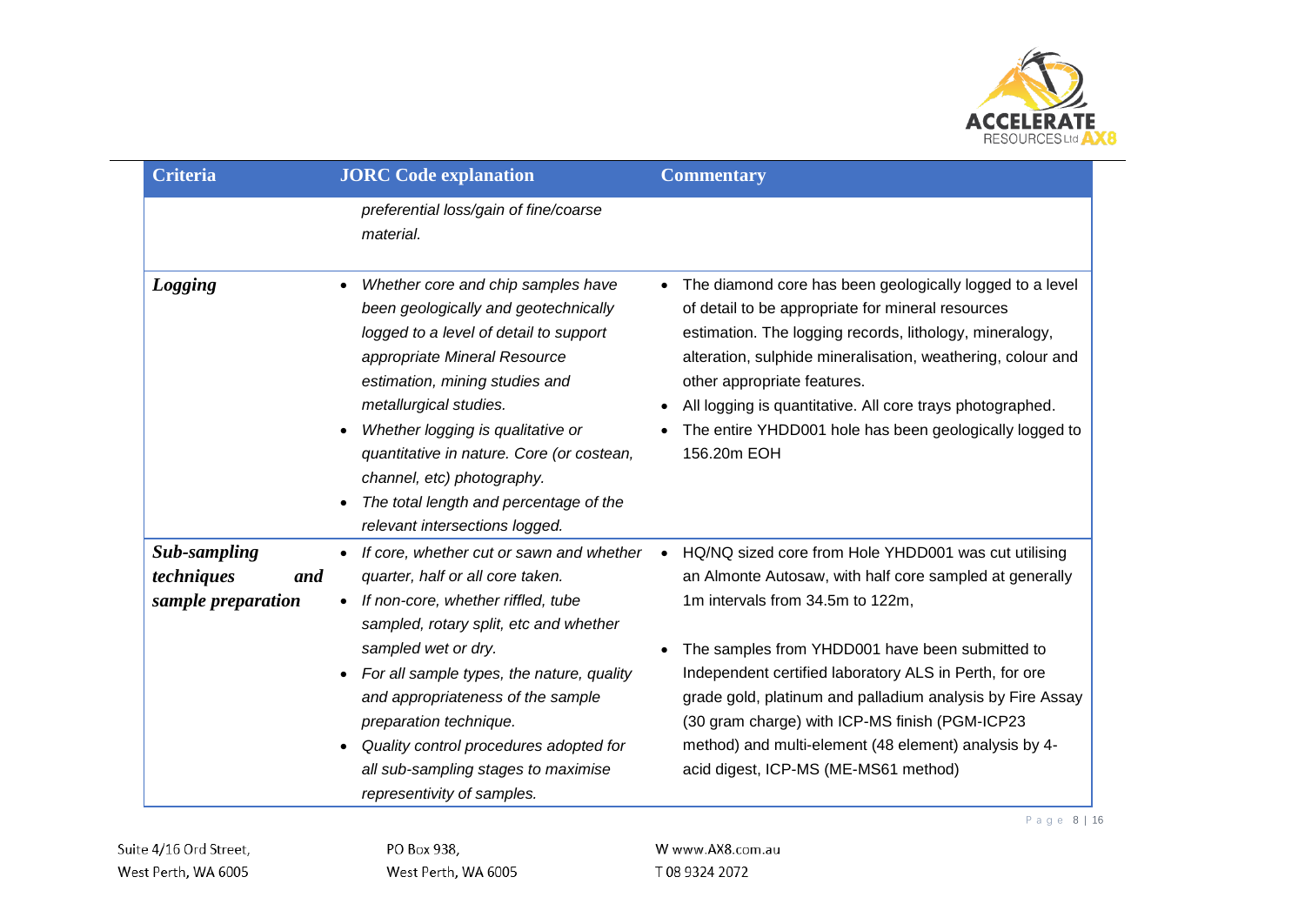

| <b>Criteria</b>                               | <b>JORC</b> Code explanation                                                                                                                                                                                                                                                                                                                                                                                                                                                                                                                                                                                                                                               | <b>Commentary</b>                                                                                                                                                                                                                                                                                                                                                                                                                                                                                                                                                                                                                                                                                                                                                                                          |
|-----------------------------------------------|----------------------------------------------------------------------------------------------------------------------------------------------------------------------------------------------------------------------------------------------------------------------------------------------------------------------------------------------------------------------------------------------------------------------------------------------------------------------------------------------------------------------------------------------------------------------------------------------------------------------------------------------------------------------------|------------------------------------------------------------------------------------------------------------------------------------------------------------------------------------------------------------------------------------------------------------------------------------------------------------------------------------------------------------------------------------------------------------------------------------------------------------------------------------------------------------------------------------------------------------------------------------------------------------------------------------------------------------------------------------------------------------------------------------------------------------------------------------------------------------|
|                                               | Measures taken to ensure that the<br>$\bullet$<br>sampling is representative of the in situ<br>material collected, including for instance<br>results for field duplicate/second-half<br>sampling.<br>Whether sample sizes are appropriate to<br>$\bullet$<br>the grain size of the material being<br>sampled.                                                                                                                                                                                                                                                                                                                                                              | Diamond core sample cutting sheets prepared and<br>checked by a geologist with reference to the core mark-<br>up, to ensure correct sample representation.<br>All diamond core samples collected from the same side of<br>the core to ensure consistent, representative sampling                                                                                                                                                                                                                                                                                                                                                                                                                                                                                                                           |
| Quality of assay data<br>and laboratory tests | The nature, quality and appropriateness<br>$\bullet$<br>of the assaying and laboratory<br>procedures used and whether the<br>technique is considered partial or total.<br>For geophysical tools, spectrometers,<br>٠<br>handheld XRF instruments, etc, the<br>parameters used in determining the<br>analysis including instrument make and<br>model, reading times, calibrations factors<br>applied and their derivation, etc.<br>Nature of quality control procedures<br>$\bullet$<br>adopted (eg standards, blanks,<br>duplicates, external laboratory checks)<br>and whether acceptable levels of<br>accuracy (ie lack of bias) and precision<br>have been established. | The 1m diamond half core samples from YHDD001, were<br>submitted to Independent certified laboratory ALS in<br>Burnie, for sample preparation, followed by ore grade Au,<br>Pt & Pd analysis by Fire Assay (30 gram charge) with<br>AAS finish (PGM-ICP23 method) and multi-element (48<br>element) analysis by 4-acid digest, ICP-MS (ME-MS61<br>method) at ALS's Brisbane laboratory. The assaying<br>technique is considered total.<br>Due to the early stage of exploration no external,<br>additional standards, blanks or duplicates have been<br>used. No verification or additional assaying has been<br>undertaken to date. QC relies on the supplied laboratory<br>report<br>A Niton hand held XRF was used for qualitative/indicative<br>analysis of core, utilising standards for calibration. |

P a g e 9 | 16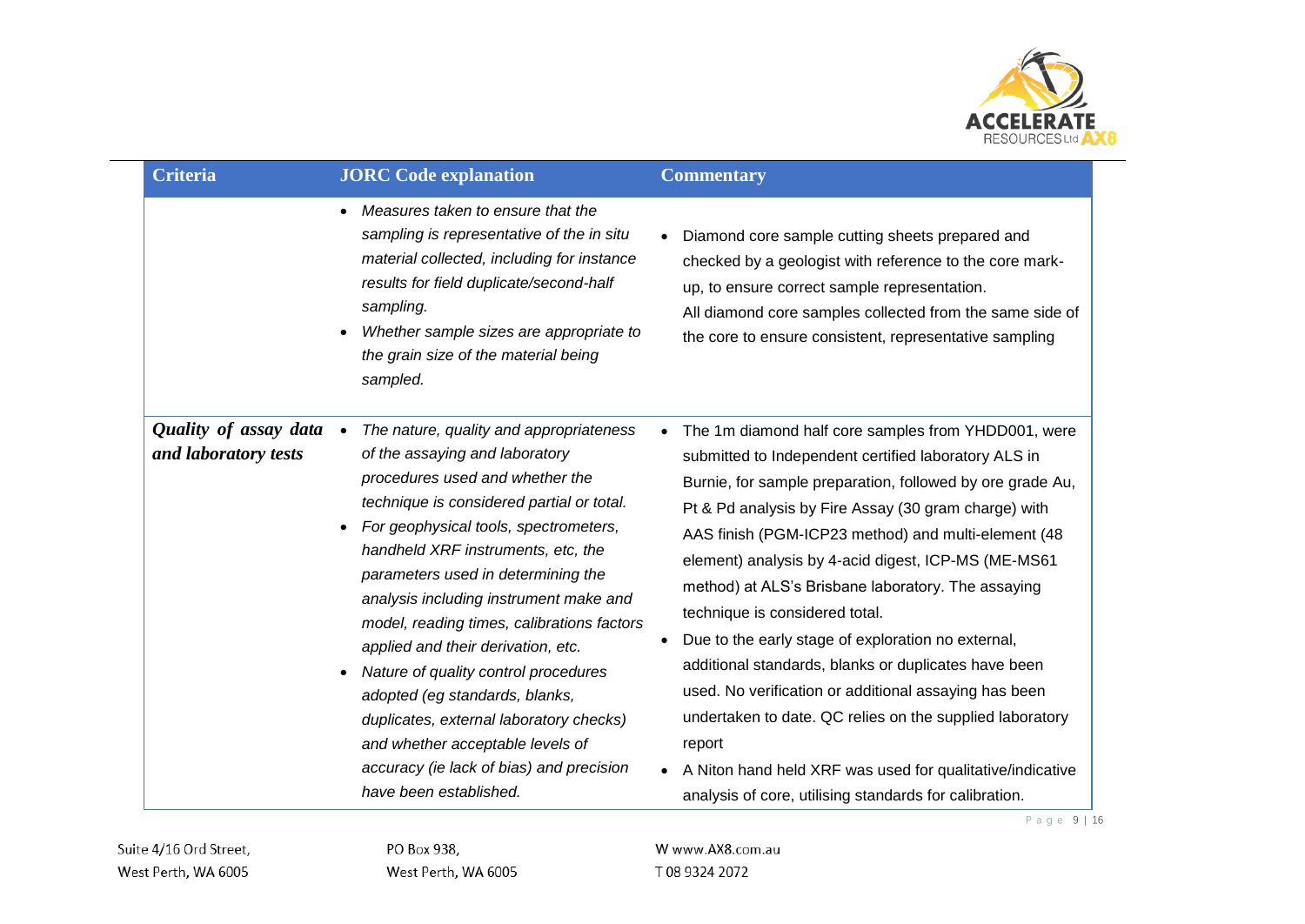

| <b>Criteria</b>                             | <b>JORC Code explanation</b>                                                                                                                                   | <b>Commentary</b>                                                                                                                                                                                                                                                                                                                                                                                                                                                                                                                                                                                                                                                                                                                                                                                                                                                                                            |
|---------------------------------------------|----------------------------------------------------------------------------------------------------------------------------------------------------------------|--------------------------------------------------------------------------------------------------------------------------------------------------------------------------------------------------------------------------------------------------------------------------------------------------------------------------------------------------------------------------------------------------------------------------------------------------------------------------------------------------------------------------------------------------------------------------------------------------------------------------------------------------------------------------------------------------------------------------------------------------------------------------------------------------------------------------------------------------------------------------------------------------------------|
| <b>Verification</b><br>sampling<br>assaying | The verification of significant<br>of<br>and<br>alternative company personnel.<br>The use of twinned holes.<br>storage (physical and electronic)<br>protocols. | • Assay results and drilling data, including significant<br>intersections by either independent or<br>intersections has been verified by other company<br>personnel<br>No twinned holes have been completed at present<br>Documentation of primary data, data<br>Primary drilling data, including lithology, colour, alteration,<br>entry procedures, data verification, data<br>mineralisation, etc is collected using Excel templates in<br>the field. Data from the field and assay laboratory is<br>validated and stored into a database.<br>Discuss any adjustment to assay data.<br>Electronic data is stored on the Perth office server. Data is<br>exported from the database for processing by a number of<br>different software packages.<br>All electronic data is routinely backed up. No hard copy<br>$\bullet$<br>data is retained.<br>No adjustments were made to the assay data<br>$\bullet$ |
| <b>Location</b><br>of<br>points             | $data \bullet$                                                                                                                                                 | Accuracy and quality of surveys used to<br>Drill hole collars were located by GPS averaging.<br>$\bullet$<br>Expected accuracy is +/- 5m for northing and easting.<br>locate drill holes (collar and down-hole<br>surveys), trenches, mine workings and                                                                                                                                                                                                                                                                                                                                                                                                                                                                                                                                                                                                                                                      |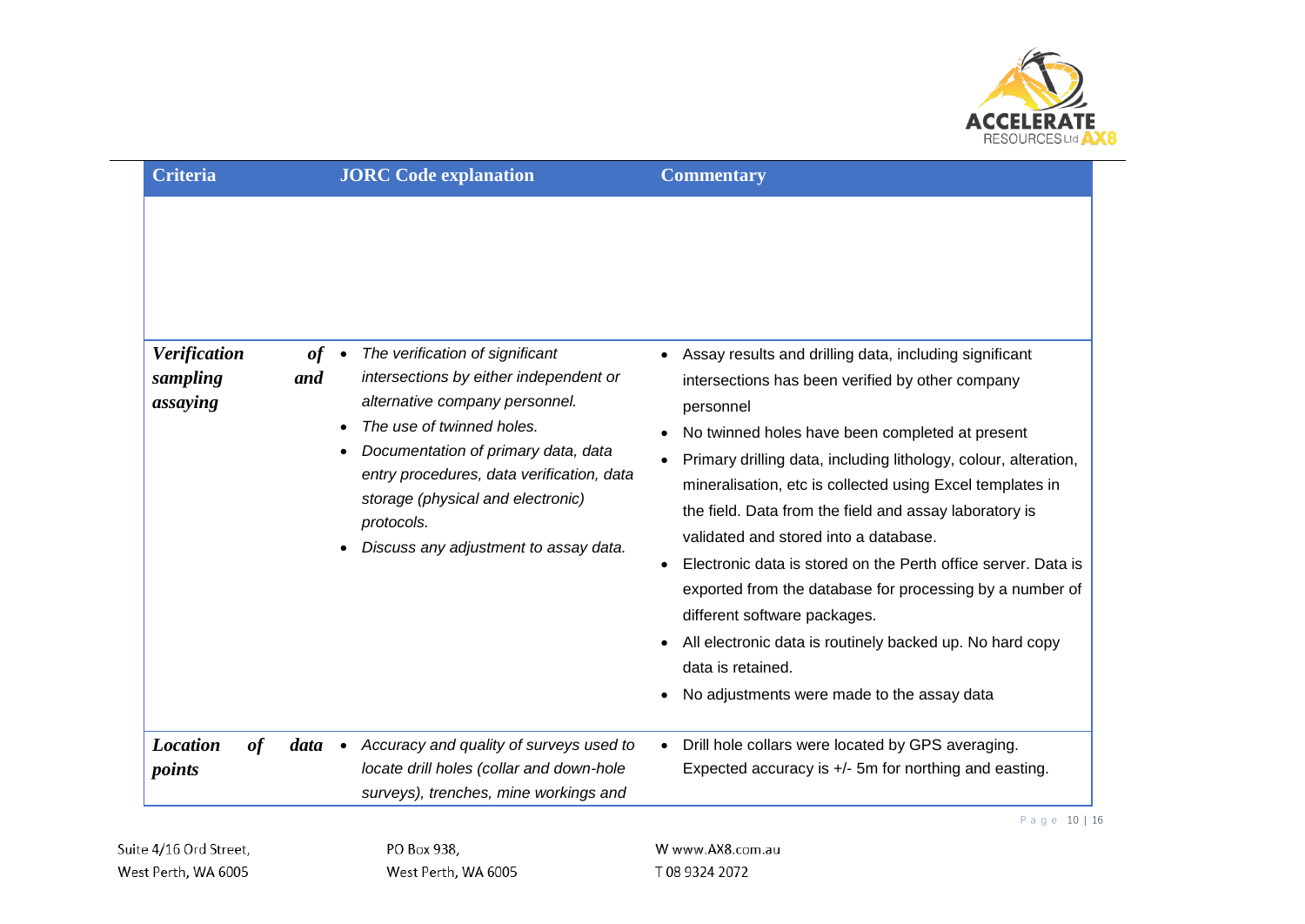

Page 11 | 16

| <b>Criteria</b>                                               | <b>JORC</b> Code explanation                                                                                                                                                                                                                                                                                                                                                                                  | <b>Commentary</b>                                                                                                                                                                                                                                                                                                                                                                                                                                                                           |
|---------------------------------------------------------------|---------------------------------------------------------------------------------------------------------------------------------------------------------------------------------------------------------------------------------------------------------------------------------------------------------------------------------------------------------------------------------------------------------------|---------------------------------------------------------------------------------------------------------------------------------------------------------------------------------------------------------------------------------------------------------------------------------------------------------------------------------------------------------------------------------------------------------------------------------------------------------------------------------------------|
|                                                               | other locations used in Mineral Resource<br>estimation.<br>Specification of the grid system used.<br>Quality and adequacy of topographic<br>control.                                                                                                                                                                                                                                                          | The GDA94 Zone 55 datum is used as the coordinate<br>system.<br>Topographic Control is from DTM and GPS. Accuracy +/-<br>5m                                                                                                                                                                                                                                                                                                                                                                 |
| spacing<br>Data<br>and<br>distribution                        | Data spacing for reporting of Exploration<br>Results.<br>Whether the data spacing and<br>distribution is sufficient to establish the<br>degree of geological and grade<br>continuity appropriate for the Mineral<br>Resource and Ore Reserve estimation<br>procedure(s) and classifications applied.<br>Whether sample compositing has been<br>applied.                                                       | Collar coordinates and hole dip, azimuth and depth for<br>YHDD001 are listed in Table 1 in the body of the report.<br>Diamond core sampling was conducted on generally 1m<br>spacing's between 34.5 and 122m of drill hole YHDD001's<br>156.1m length.<br>The sample spacing and geological logging is sufficient to<br>establish the degree of geological and grade continuity.<br>No sample compositing has been applied.<br>$\bullet$                                                    |
| Orientation of data in<br>relation to geological<br>structure | Whether the orientation of sampling<br>$\bullet$<br>achieves unbiased sampling of possible<br>structures and the extent to which this is<br>known, considering the deposit type.<br>If the relationship between the drilling<br>orientation and the orientation of key<br>mineralised structures is considered to<br>have introduced a sampling bias, this<br>should be assessed and reported if<br>material. | Structural orientation data remains to be fully analysed,<br>but observed structures are generally at near<br>perpendicular to obtuse angles to core.<br>YHDD001 was oriented to the ESE to cross mapped NNE<br>structures and EM modelled conductor plate. Observation<br>of the recovered core indicates that the recorded<br>structures are generally close to perpendicular to the core<br>axis, so it is considered that there is little sampling bias<br>due to the hole orientation. |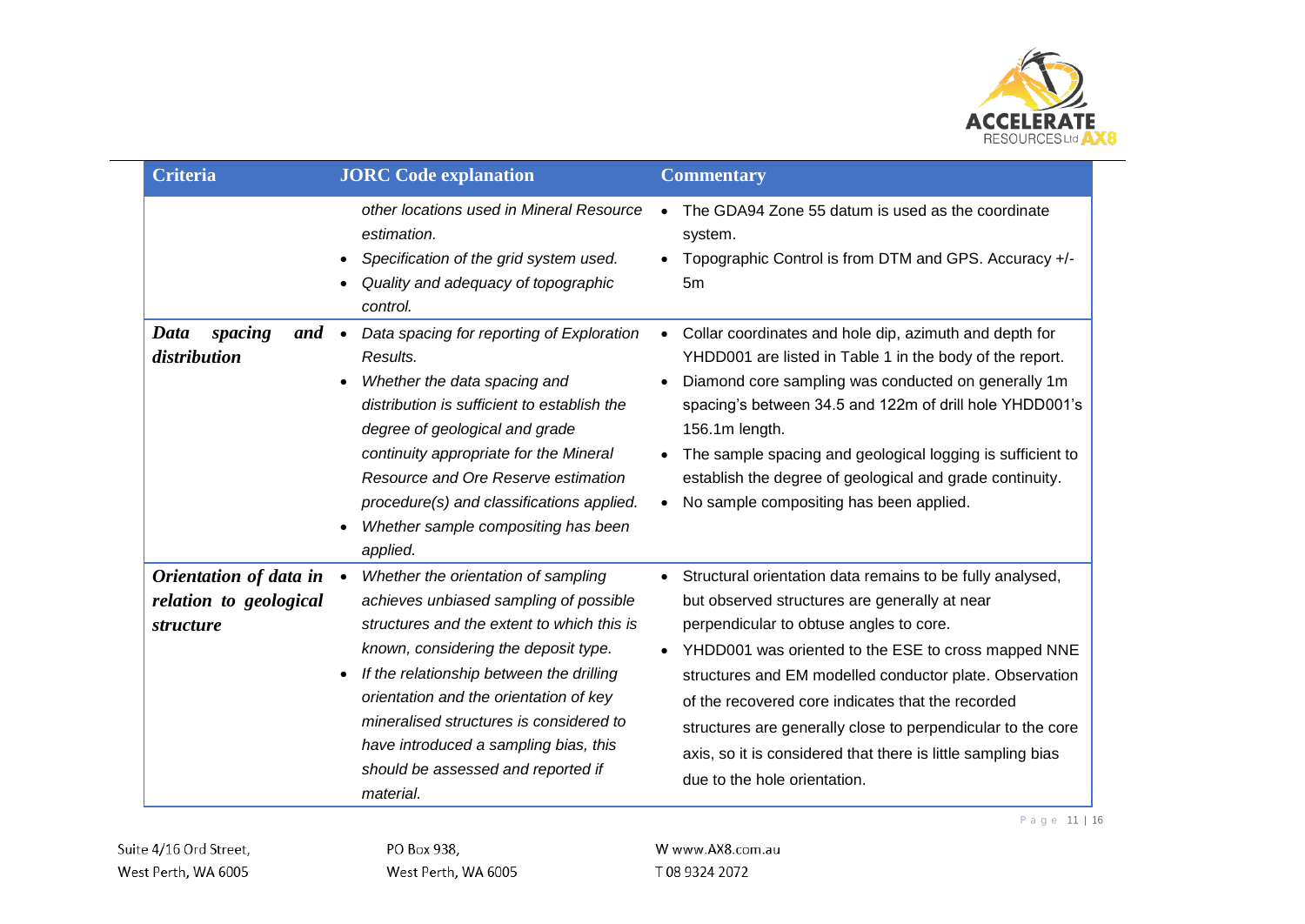

| <b>Criteria</b>          | <b>JORC</b> Code explanation                                             | <b>Commentary</b>                                                                                                                                                                                                                                                                                  |
|--------------------------|--------------------------------------------------------------------------|----------------------------------------------------------------------------------------------------------------------------------------------------------------------------------------------------------------------------------------------------------------------------------------------------|
| <b>Sample security</b>   | The measures taken to ensure sample<br>security.                         | Chain of custody is managed by AX8 Resources. Drill<br>$\bullet$<br>core is stored on site, before being transported to a<br>logging yard for cutting and sampling. Samples are then<br>submitted to ALS in Burnie for sample preparation, prior to<br>being sent to ALS in Brisbane for analysis. |
| <b>Audits or reviews</b> | The results of any audits or reviews of<br>sampling techniques and data. | No independent audits or reviews have been undertaken<br>$\bullet$                                                                                                                                                                                                                                 |

## Section 2 Reporting of Exploration Results (Criteria listed in the preceding section also apply to this section.)

| <b>Criteria</b>                            | <b>JORC</b> Code explanation                                                                                                                                                                                                                                                                                                                                                                   | <b>Commentary</b>                                                                                                                                                                                                                                                                                                                                                                                  |
|--------------------------------------------|------------------------------------------------------------------------------------------------------------------------------------------------------------------------------------------------------------------------------------------------------------------------------------------------------------------------------------------------------------------------------------------------|----------------------------------------------------------------------------------------------------------------------------------------------------------------------------------------------------------------------------------------------------------------------------------------------------------------------------------------------------------------------------------------------------|
| Mineral tenement and<br>land tenure status | Type, reference name/number, location and<br>ownership including agreements or material<br>issues with third parties such as joint ventures,<br>partnerships, overriding royalties, native title<br>interests, historical sites, wilderness or national<br>park and environmental settings.<br>The security of the tenure held at the time of<br>reporting along with any known impediments to | Exploration Licence EL6/2013 is held 100% by<br>Accelerate Resources Ltd.<br>The tenement occurs in the Southwest<br>$\bullet$<br>Conservation Area and is part of the Cape Sorell,<br>Strategic Prospectivity Zone, which is protected by<br>the Mining (strategic Prospectivity Zones) Act<br>1993 – An Act to ensure continuing access for<br>mining purposes to areas of the State having high |

P a g e 12 | 16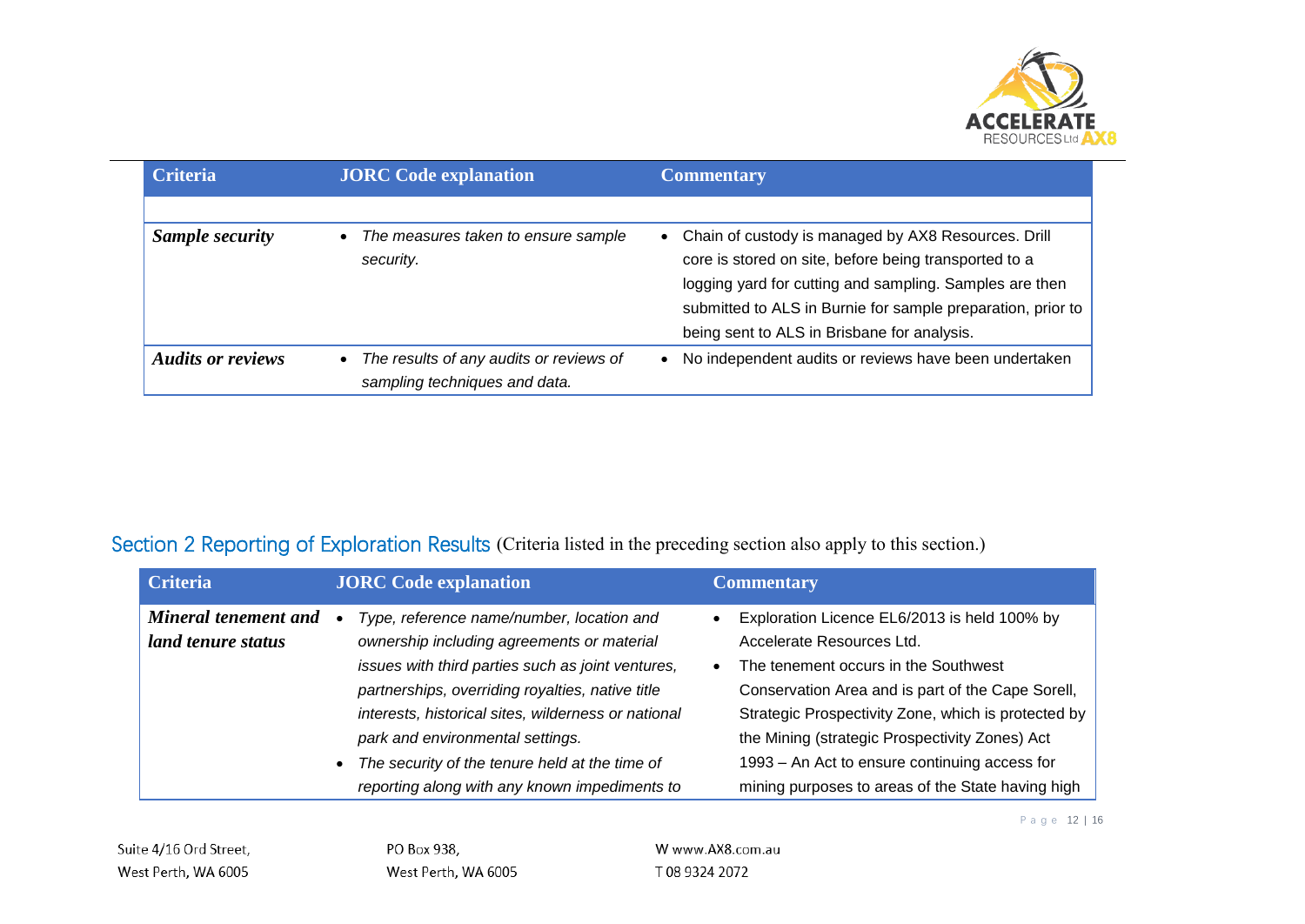

| <b>Criteria</b>                             | <b>JORC</b> Code explanation                                                                                                                                                                                                                                                                                                                                                                   | <b>Commentary</b>                                                                                                                                                                                                                                           |
|---------------------------------------------|------------------------------------------------------------------------------------------------------------------------------------------------------------------------------------------------------------------------------------------------------------------------------------------------------------------------------------------------------------------------------------------------|-------------------------------------------------------------------------------------------------------------------------------------------------------------------------------------------------------------------------------------------------------------|
|                                             | obtaining a licence to operate in the area.                                                                                                                                                                                                                                                                                                                                                    | potential for mineral exploration.<br>There is no Native Title claim over the tenement<br>$\bullet$<br>area.                                                                                                                                                |
| <i>Exploration done by</i><br>other parties | Acknowledgment and appraisal of exploration by<br>$\bullet$<br>other parties.                                                                                                                                                                                                                                                                                                                  | Previous historical exploration work by other<br>Companies includes surface geochemistry and<br>200m spaced VTEM. For detailed description of<br>historical work please refer to the Company's<br>Prospectus (ASX release 12/02/2018).                      |
| Geology                                     | Deposit type, geological setting and style of<br>mineralisation.                                                                                                                                                                                                                                                                                                                               | The target for exploration in the area is magmatic<br>$\bullet$<br>nickel-copper-cobalt sulphides associated with the<br>mafic-ultramafic rocks.<br>Very little historical exploration has been<br>undertaken at Henrietta or the Young Henry<br>prospects. |
| <b>Drill hole Information</b>               | A summary of all information material to the<br>understanding of the exploration results including<br>a tabulation of the following information for all<br>Material drill holes:<br>easting and northing of the drill hole collar<br>$\circ$<br>elevation or RL (Reduced Level - elevation<br>$\circ$<br>above sea level in metres) of the drill hole<br>collar<br>dip and azimuth of the hole | Refer to Table 1. in body of the report above,<br>which details, Hole Number, coordinates, dip &<br>azimuth, Hole depth, and NQ and HQ intervals.                                                                                                           |

P a g e 13 | 16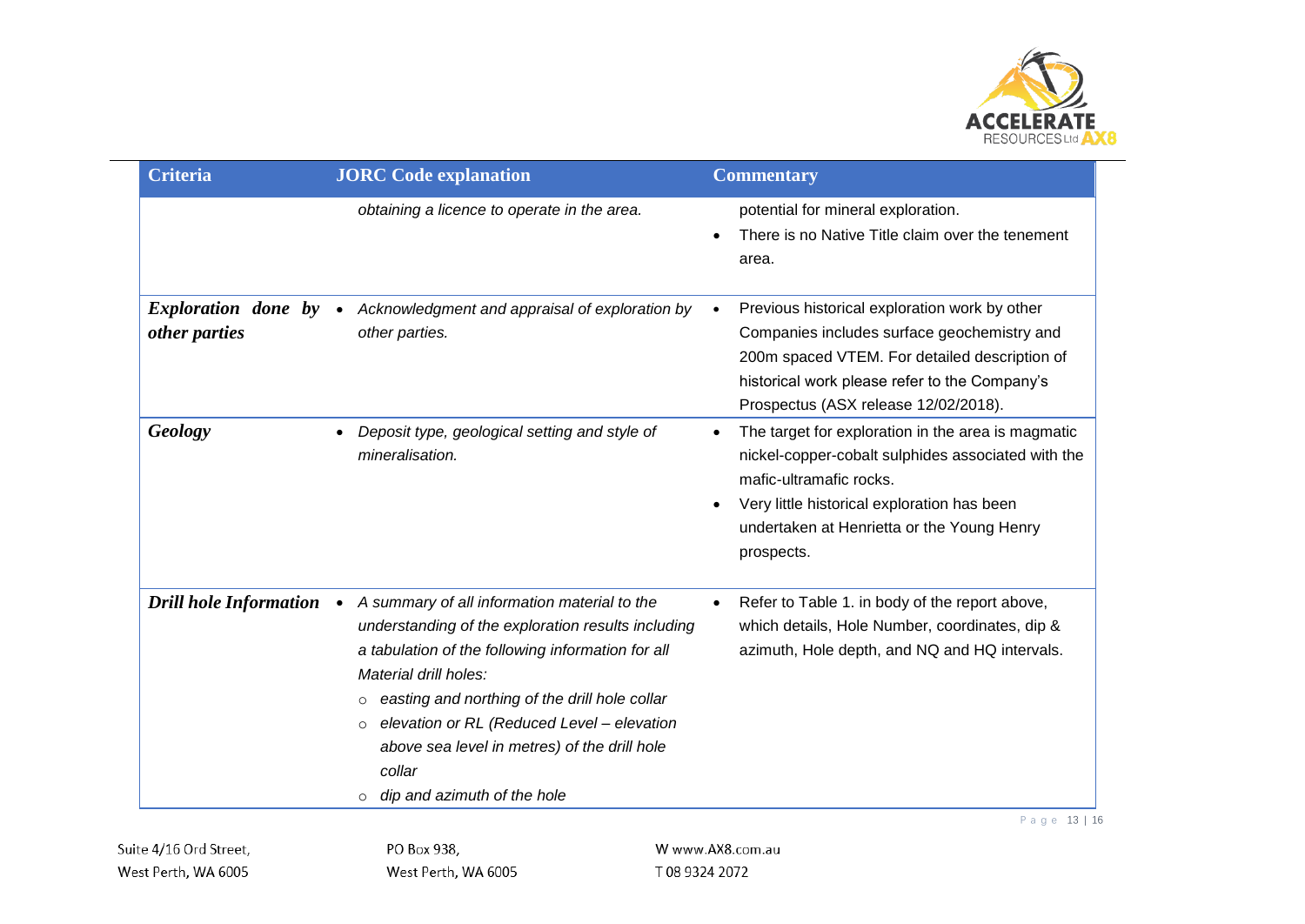

| <b>Criteria</b>                | <b>JORC</b> Code explanation                                                                                                                                                                                                                                                                                                                                                                                                                                                                                                                              | <b>Commentary</b>                                                                                                                                                                                                                                                                                                                                                                                                                        |
|--------------------------------|-----------------------------------------------------------------------------------------------------------------------------------------------------------------------------------------------------------------------------------------------------------------------------------------------------------------------------------------------------------------------------------------------------------------------------------------------------------------------------------------------------------------------------------------------------------|------------------------------------------------------------------------------------------------------------------------------------------------------------------------------------------------------------------------------------------------------------------------------------------------------------------------------------------------------------------------------------------------------------------------------------------|
|                                | down hole length and interception depth<br>hole length.<br>$\circ$<br>If the exclusion of this information is justified on<br>$\bullet$<br>the basis that the information is not Material and<br>this exclusion does not detract from the<br>understanding of the report, the Competent<br>Person should clearly explain why this is the<br>case.                                                                                                                                                                                                         |                                                                                                                                                                                                                                                                                                                                                                                                                                          |
| Data<br>aggregation<br>methods | In reporting Exploration Results, weighting<br>averaging techniques, maximum and/or<br>minimum grade truncations (eg cutting of high<br>grades) and cut-off grades are usually Material<br>and should be stated.<br>Where aggregate intercepts incorporate short<br>lengths of high grade results and longer lengths<br>of low grade results, the procedure used for such<br>aggregation should be stated and some typical<br>examples of such aggregations should be shown<br>in detail.<br>The assumptions used for any reporting of metal<br>$\bullet$ | Standard weight averaging technique used for<br>mineralised intercepts in hole YHDD001. No upper<br>cut-off applied to nickel due to moderate-low<br>grade. 1000ppm (0.1%) cut-off grade for nickel.<br>Not applicable as aggregate intercepts are of a<br>similar grade and do not include short lengths of<br>high grade aggregated with longer lengths of low<br>grade.<br>Not applicable as metal equivalent values are not<br>used. |
|                                | equivalent values should be clearly stated.                                                                                                                                                                                                                                                                                                                                                                                                                                                                                                               |                                                                                                                                                                                                                                                                                                                                                                                                                                          |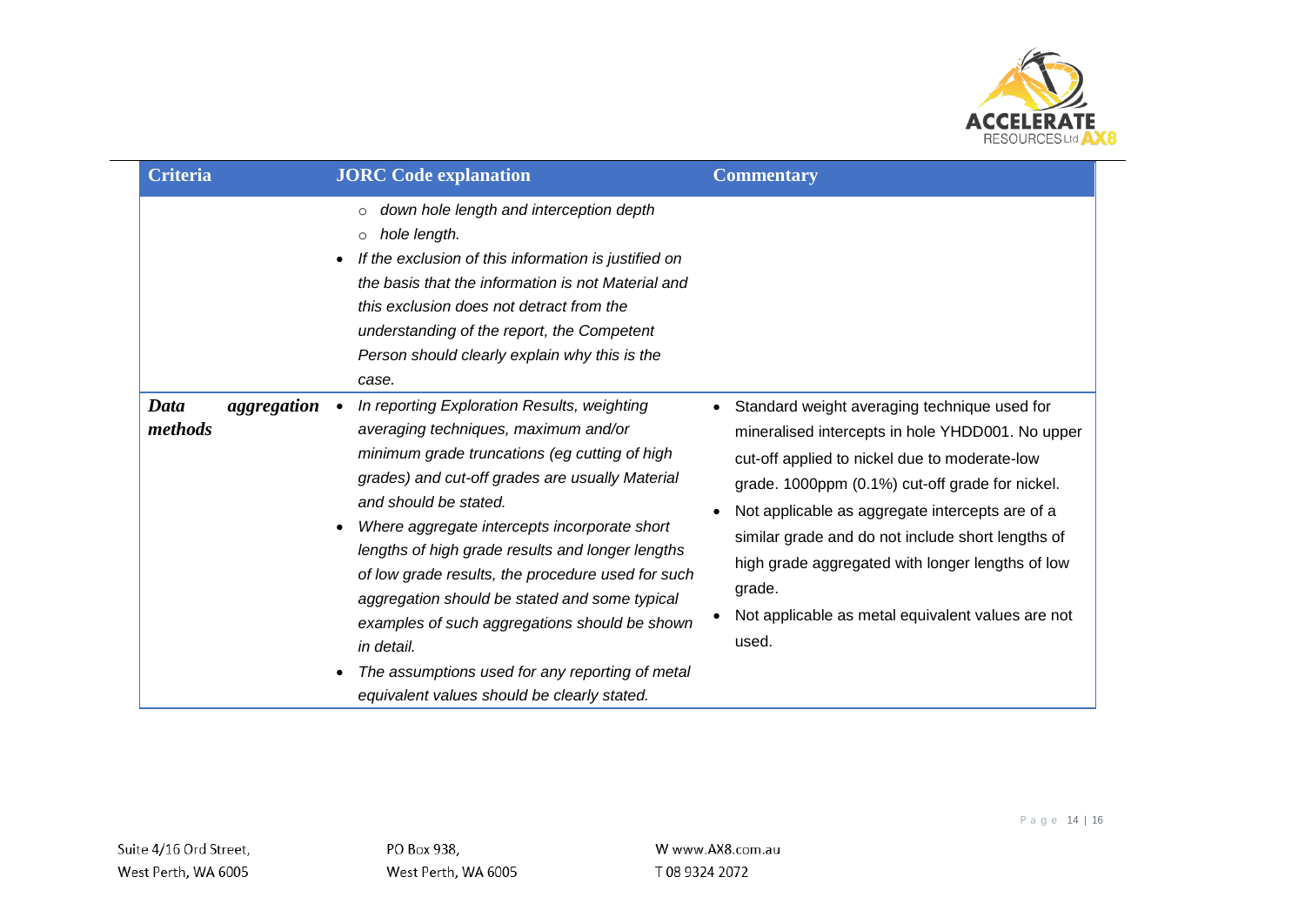

| <b>Criteria</b>                                                        | <b>JORC</b> Code explanation                                                                                                                                                                                                                                                                                                                                                                                                  | <b>Commentary</b>                                                                                                                                                                                                                                                                                                                                                                                                         |
|------------------------------------------------------------------------|-------------------------------------------------------------------------------------------------------------------------------------------------------------------------------------------------------------------------------------------------------------------------------------------------------------------------------------------------------------------------------------------------------------------------------|---------------------------------------------------------------------------------------------------------------------------------------------------------------------------------------------------------------------------------------------------------------------------------------------------------------------------------------------------------------------------------------------------------------------------|
| Relationship between<br>mineralisation widths<br>and intercept lengths | These relationships are particularly important in<br>$\bullet$<br>the reporting of Exploration Results.<br>If the geometry of the mineralisation with respect<br>$\bullet$<br>to the drill hole angle is known, its nature should<br>be reported.<br>If it is not known and only the down hole lengths<br>are reported, there should be a clear statement<br>to this effect (eg 'down hole length, true width not<br>known'). | Mineralisation widths are based on observed<br>ultramafic and sulphide bearing geological intervals<br>as indicated in the text, with assay intercept<br>lengths based on 1m sampling<br>The geometry between the mineralisation and the<br>drill hole angle is currently based on geological<br>observation and sectional interpretation. The true<br>width is estimated at 90 to 94% of the drilled<br>intercept width. |
| <b>Diagrams</b>                                                        | Appropriate maps and sections (with scales) and<br>tabulations of intercepts should be included for any<br>significant discovery being reported These should<br>include, but not be limited to a plan view of drill hole<br>collar locations and appropriate sectional views.                                                                                                                                                 | Drill hole collar locations are included in Table 1<br>within the body of the report. A section is provided<br>in Figure 2 and a drill collar plan was previously<br>provided in the "Diamond Drill Hole completed at<br>Young Henry" announcement (ASX release<br>28/9/18).                                                                                                                                              |
| <b>Balanced reporting</b>                                              | Where comprehensive reporting of all Exploration<br>Results is not practicable, representative reporting of<br>both low and high grades and/or widths should be<br>practiced to avoid misleading reporting of Exploration<br>Results.                                                                                                                                                                                         | All nickel results from hole YHDD001 above 1000<br>ppm (0.1%) cut-off and highest analyses for nickel,<br>cobalt, copper and zinc are reported in this ASX<br>announcement.                                                                                                                                                                                                                                               |
| <b>Other</b><br>substantive                                            | Other exploration data, if meaningful and material,                                                                                                                                                                                                                                                                                                                                                                           | All relevant exploration data is discussed in the<br>$\bullet$                                                                                                                                                                                                                                                                                                                                                            |

P a g e 15 | 16